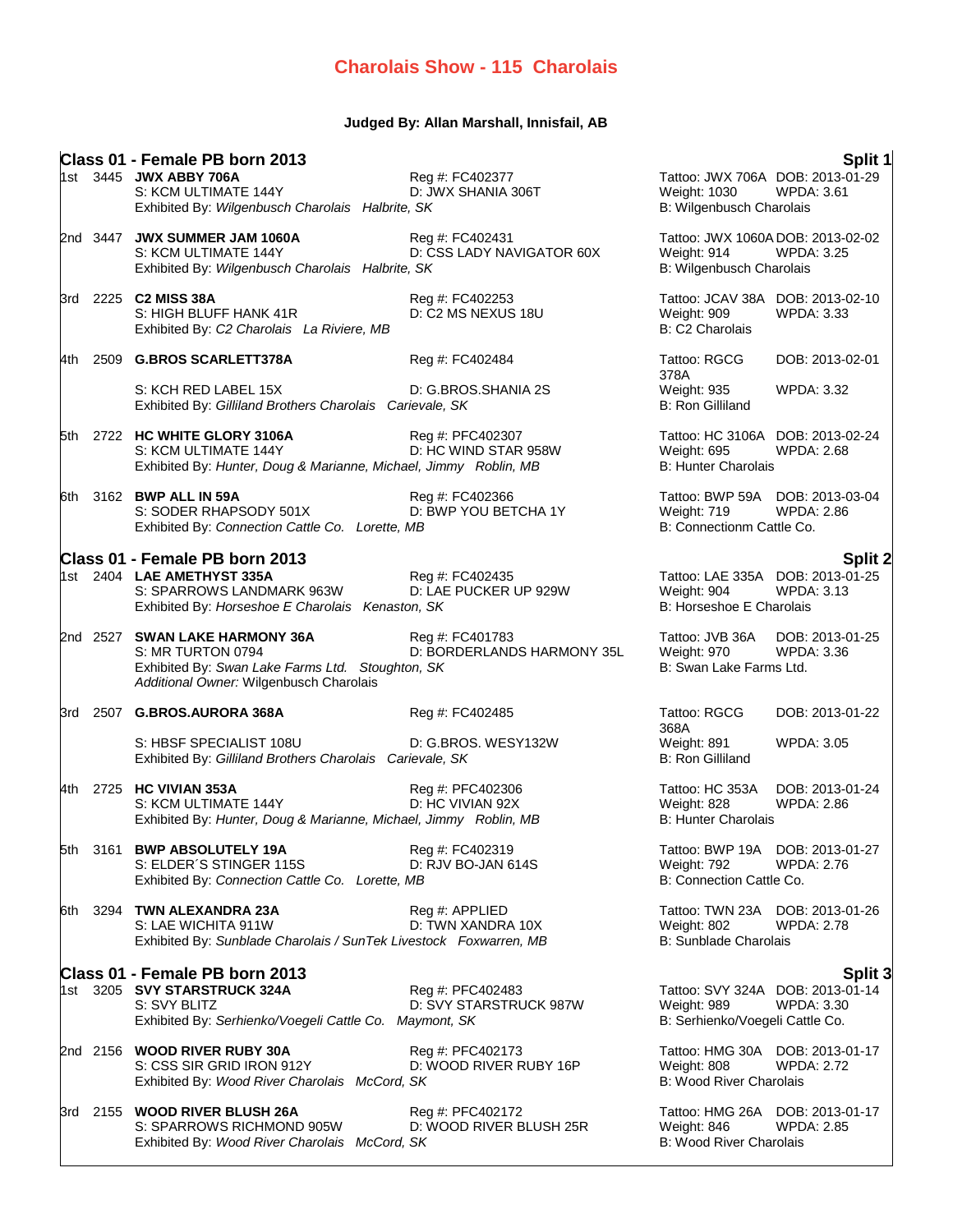|  | 4th 2720 HC WILD ROSE 346A<br>S: KCM ULTIMATE 144Y<br>Exhibited By: Hunter, Doug & Marianne, Michael, Jimmy Roblin, MB | Reg #: FC402482<br>D: HC WILD ROSE 919W          | Tattoo: HC 346A<br>Weight: 816<br><b>B: Hunter Charolais</b>                        | DOB: 2013-01-21<br><b>WPDA: 2.78</b>                  |
|--|------------------------------------------------------------------------------------------------------------------------|--------------------------------------------------|-------------------------------------------------------------------------------------|-------------------------------------------------------|
|  | 5th 3443 JWX TREASURE 505A<br>S: SRK SOLID 12U<br>Exhibited By: Wilgenbusch Charolais Halbrite, SK                     | Reg #: FC402384<br>D: NOR INDIAN MAID 5R         | Tattoo: JWX 505A DOB: 2013-01-17<br>Weight: 964<br>B: Wilgenbusch Charolais         | <b>WPDA: 3.25</b>                                     |
|  | 6th 2532 SWAN LAKE FLIRTEN 17A<br>S: TR MR FIRE WATER 5792<br>Exhibited By: Swan Lake Farms Ltd. Stoughton, SK         | Reg #: FC402372<br>D: ACC FLIRTENFORCERTAIN 606S | Tattoo: JVB 17A<br>Weight: 874<br>B: Swan Lake Farms Ltd.                           | DOB: 2013-01-19<br><b>WPDA: 2.96</b>                  |
|  | Class 01 - Female PB born 2013                                                                                         |                                                  |                                                                                     | Split 4                                               |
|  | 1st 2401 LAE ANGEL EYES 310A<br>S: MERIT ROUNDUP<br>Exhibited By: Horseshoe E Charolais Kenaston, SK                   | Reg #: FC402434<br>D: LAE LADY PUFF 163Y         | Tattoo: LAE 310A DOB: 2013-01-12<br>Weight: 975<br>B: Horseshoe E Charolais         | <b>WPDA: 3.23</b>                                     |
|  | 2nd 3206 SVY STARSTRUCK 315A<br>S: TR FIREWATER<br>Exhibited By: Serhienko/Voegeli Cattle Co. Maymont, SK              | Reg #: PEFC402487<br>D: SVY STARSTRUCK 8X        | Tattoo: SVY 315A DOB: 2013-01-07<br>Weight: 980<br>B: Serhienko/Voegeli Cattle Co.  | WPDA: 3.19                                            |
|  | 3rd 2398 LAE ADELIDA ROSE 304A<br>S: MERIT ROUNDUP<br>Exhibited By: Horseshoe E Charolais Kenaston, SK                 | Reg #: FC402433<br>D: LAE LAND OF FORTUNE 154Y   | Tattoo: LAE 304A DOB: 2013-01-05<br>Weight: 887<br>B: Horseshoe E Charolais         | <b>WPDA: 2.87</b>                                     |
|  | 4th 3274 STEPPLER MS 14A<br>S: MERIT ROUNDUP 9508W<br>Exhibited By: Steppler Farms Ltd. Miami, MB                      | Reg #: PFC400365<br>D: STEPPLER MISS 15Y         | Tattoo: DSY 14A DOB: 2013-01-04<br>Weight: 903<br>B: Steppler Farms Ltd.            | WPDA: 2.91                                            |
|  | 5th 3325 SWR ABBY 1A<br>S: SVS NOBLEMAN 25N<br>Exhibited By: Mutrie Farms Glenavon, SK                                 | Reg #: FC402514<br>D: SWR MUTRIE YANKA 6Y        | Tattoo: SWR 1A<br>Weight: 803<br><b>B: Mutire Farms</b>                             | DOB: 2013-01-06<br><b>WPDA: 2.61</b>                  |
|  | 6th 3303 TWN ANASTASIA 6A<br>S: LAE WICHITA 911W<br>Exhibited By: Sunblade Charolais / SunTek Livestock Foxwarren, MB  | Reg #: APPLIED<br>D: TWN TERRIFIC PEACE 1P       | Tattoo: TWN 6A<br>Weight: 783<br><b>B: Sunblade Charolais</b>                       | DOB: 2013-01-03<br><b>WPDA: 2.52</b>                  |
|  | <b>Class 02 - Junior Division Champion and Reserve Champion Futurity Female</b>                                        |                                                  |                                                                                     | Split 0                                               |
|  | 1st 3445 JWX ABBY 706A<br>S: KCM ULTIMATE 144Y<br>Exhibited By: Wilgenbusch Charolais Halbrite, SK                     | Reg #: FC402377<br>D: JWX SHANIA 306T            | Tattoo: JWX 706A DOB: 2013-01-29<br><b>Weight: 1030</b><br>B: Wilgenbusch Charolais | <b>WPDA: 3.61</b>                                     |
|  | 2nd 2404 LAE AMETHYST 335A<br>S: SPARROWS LANDMARK 963W<br>Exhibited By: Horseshoe E Charolais Kenaston, SK            | Reg #: FC402435<br>D: LAE PUCKER UP 929W         | Tattoo: LAE 335A DOB: 2013-01-25<br>Weight: 904<br>B: Horseshoe E Charolais         | WPDA: 3.13                                            |
|  | <b>Class 03 - Senior Division Champion and Reserve Champion Futurity Female</b>                                        |                                                  |                                                                                     | Split 0                                               |
|  | 1st 2401 LAE ANGEL EYES 310A<br><b>S: MERIT ROUNDUP</b><br>Exhibited By: Horseshoe E Charolais Kenaston, SK            | Reg #: FC402434<br>D: LAE LADY PUFF 163Y         | <b>Weight: 975</b><br>B: Horseshoe E Charolais                                      | Tattoo: LAE 310A DOB: 2013-01-12<br><b>WPDA: 3.23</b> |
|  | 2nd 3205 SVY STARSTRUCK 324A<br>S: SVY BLITZ<br>Exhibited By: Serhienko/Voegeli Cattle Co. Maymont, SK                 | Reg #: PFC402483<br>D: SVY STARSTRUCK 987W       | Tattoo: SVY 324A DOB: 2013-01-14<br>Weight: 989<br>B: Serhienko/Voegeli Cattle Co.  | WPDA: 3.30                                            |
|  | Class 04 - Female PB born 2012                                                                                         |                                                  |                                                                                     | Split 1                                               |
|  | 1st 2997 WDZ WIA BROOKLYN 222 P<br>S: KEYS TEN-ACIOUS 166S<br>Exhibited By: McLeod Livestock Cochrane, AB              | Reg #: EF1152542<br>D: PZC BROOKLYN 939 P        | Tattoo: 222<br>Weight: 1614<br><b>B: Katie Nelson</b>                               | DOB: 2012-03-15<br><b>WPDA: 2.66</b>                  |
|  | 2nd 3186 ROSSO MS ZENA 55Z<br>S: LAE X-CEPTIONAL 46X<br>Exhibited By: Rosso Charolais Moose Jaw, SK                    | Reg #: FC395669<br>D: ROSSO MS LUCK 11U          | Tattoo: ROS 55Z<br>Weight: 1356<br><b>B: Rosso Charolais</b>                        | DOB: 2012-04-16<br><b>WPDA: 2.37</b>                  |
|  | 3rd 2650 HICKS ZOOMY 26Z<br>S: WESC HICKS REVOLVER 14R<br>Exhibited By: Hicks Charolais Arthur, ON                     | Reg #: FC396777<br>D: HICKS PRECIOUS 13P         | Tattoo: HCKS 26Z DOB: 2012-04-03<br>Weight: 1540<br><b>B: Hicks Charolais</b>       | WPDA: 2.63                                            |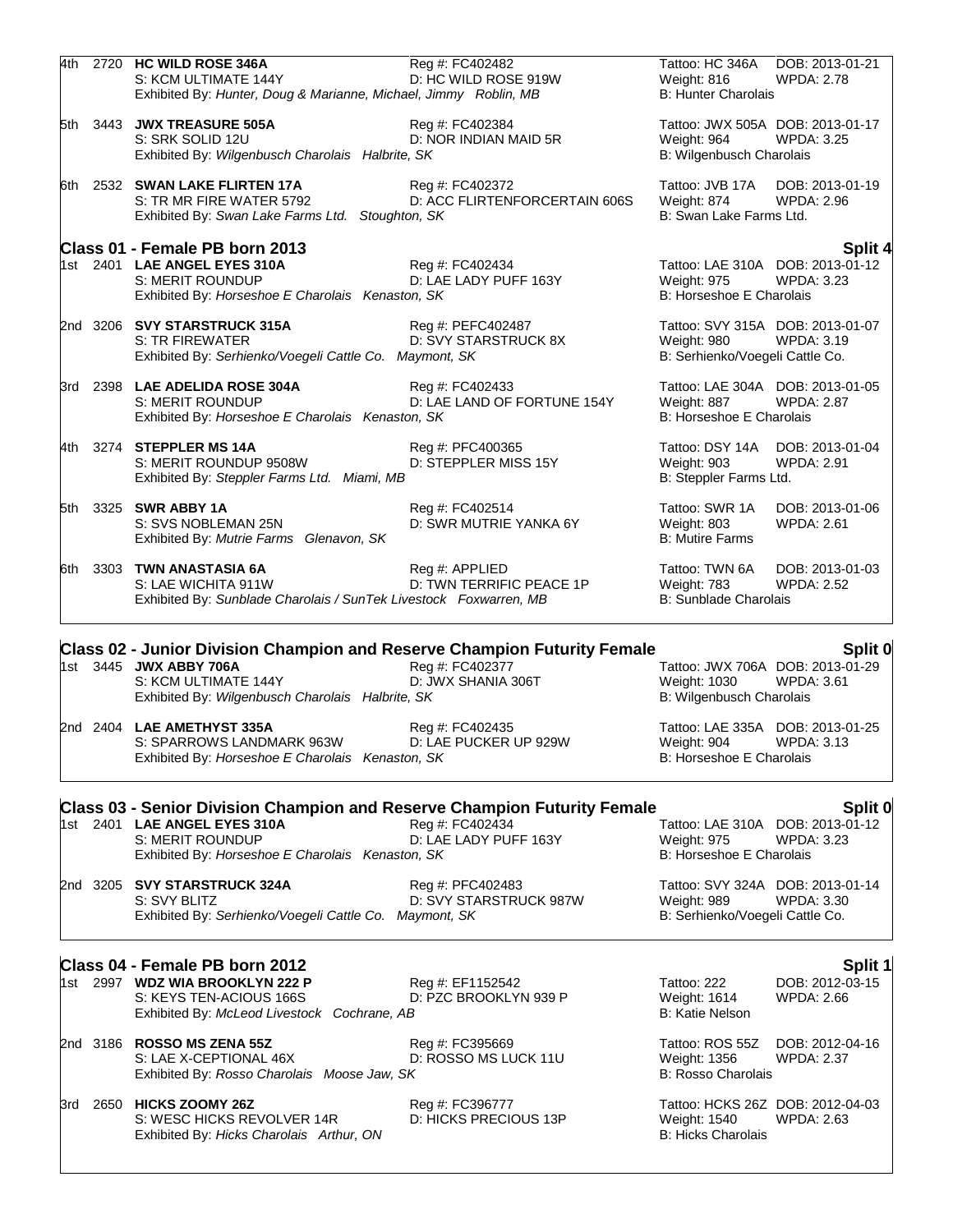| 4th |          | 2986 SCF ZABRINA 146Z<br>S: G4 ACRES STIMO 156S<br>Exhibited By: JMB Charolais Brookdale, MB                                                                                                                                     | Reg #: FFC14947<br>D: SCF WYNONNA 33W              | Weight: 1611<br>B: Stephen Charolais                                       | Tattoo: SCF 146Z DOB: 2012-02-26<br><b>WPDA: 2.59</b>           |
|-----|----------|----------------------------------------------------------------------------------------------------------------------------------------------------------------------------------------------------------------------------------|----------------------------------------------------|----------------------------------------------------------------------------|-----------------------------------------------------------------|
|     |          | 5th 3293 TWN ZELDA 29Z<br>S: LAE WICHITA 911W<br>Exhibited By: Sunblade Charolais / SunTek Livestock Foxwarren, MB                                                                                                               | Reg #: FC395716<br>D: TWN SABLE 33S                | Weight: 1446<br><b>B: Sunblade Charolais</b>                               | Tattoo: TWN 29Z DOB: 2012-02-20<br>WPDA: 2.30                   |
|     |          | Class 04 - Female PB born 2012<br>1st 3007 MCTAVISH CRYSTAL 3Z<br><b>S: MERIT 9874W</b><br>Exhibited By: McTavish Charolais Moosomin, SK                                                                                         | Reg #: FC396714<br>D: MCTAVISH OASIS 42S           | Weight: 1548<br><b>B: McTavish Charolais</b>                               | Split 2<br>Tattoo: BBMT 3Z DOB: 2012-02-13<br><b>WPDA: 2.43</b> |
|     |          | 2nd 2397 LAE GYPSY 251Z<br>S: SIR GRIDMAKER 2W<br>Exhibited By: Horseshoe E Charolais Kenaston, SK                                                                                                                               | Reg #: FC402477<br>D: LAE SEQUEL 699S              | Weight: 1540<br>B: Horseshoe E Charolais                                   | Tattoo: LAE 251Z DOB: 2012-02-08<br><b>WPDA: 2.40</b>           |
|     |          | 3rd 3302 TWN ZENOBIA 8Z<br>S: LAE WICHITA 911W<br>Exhibited By: Sunblade Charolais / SunTek Livestock Foxwarren, MB                                                                                                              | Reg #: FC395715<br>D: TWN WILLOW 2W                | Tattoo: TWN 8Z<br>Weight: 1320<br><b>B: Sunblade Charolais</b>             | DOB: 2012-02-01<br><b>WPDA: 2.04</b>                            |
|     | 4th 2557 | <b>CLIPPERS ZIPPY 1Z</b><br>S: BXB DATELINE SON 65R<br>Exhibited By: Clipper Cattle Company Fillmore, SK<br>Additional Owner: Clipper Cattle Company                                                                             | Reg #: PFC395763<br>D: JMB STAR 205M               | Tattoo: COW 1Z<br><b>Weight: 1500</b><br><b>B: JMB Charolais</b>           | DOB: 2012-02-01<br><b>WPDA: 2.31</b>                            |
|     |          | 5th 2224 C2 KATE 29Z<br>S: HIGH BLUFF HANK 41R<br>Exhibited By: C2 Charolais La Riviere, MB                                                                                                                                      | Reg #: FC395551<br>D: LECA MS KATE 71L             | Weight: 1551<br>B: C2 Charolais                                            | Tattoo: JCAV 29Z DOB: 2012-02-14<br><b>WPDA: 2.44</b>           |
|     |          | Class 04 - Female PB born 2012<br>1st 3389 ROLLIN ACRES LIZZIE 13Z<br>S: PCC SUDDEN IMPACT 848U<br>Exhibited By: Rollin Acres Charolais Mulmur, ON<br>Additional Owner: Gold-Bar Livestock                                       | Reg #: FFC14860<br>D: ROLLIN ACRES LIZZIE 7S       | Tattoo: HDT 13Z<br>Weight: 1773<br><b>B: Rollin Acres Charolais</b>        | Split 3<br>DOB: 2012-01-06<br><b>WPDA: 2.63</b>                 |
|     |          | 2nd 2052 BAKER FARMS ZAGUCCI 8 Z<br>S: GERRARD MONTEZUMA 6T<br>Exhibited By: Baker Farms Madoc, ON                                                                                                                               | Reg #: PFC395136<br>D: BAKER FARMS XCEPTIONAL 3X   | Tattoo: BAK 8Z<br>Weight: 1700<br><b>B: Baker Farms</b>                    | DOB: 2012-01-06<br><b>WPDA: 2.52</b>                            |
|     |          | 3rd 2766 SKW NIKKI 26Z<br>S: PMC320090 STEPPLER 83U<br>Exhibited By: CK Stock Farms Candiac, SK                                                                                                                                  | Reg #: FC395990<br>D: PFC326612 RUSS CHAR NIKKI 4N | <b>Weight: 1510</b><br>B: Creek's Edge Land & Cattle                       | Tattoo: SKW 26Z DOB: 2012-01-04<br><b>WPDA: 2.23</b>            |
|     |          | 4th 2620 PLEASANT DAWN LADY 930Z<br>S: PLEASANT DAWN SPAWN 765W<br>Exhibited By: Pleasant Dawn Charolais Oak Lake, MB                                                                                                            | Reg #: FC397133<br>D: PLEASANT DAWN LIZ 730R       | Weight: 1386<br><b>B: Trent Hatch</b>                                      | Tattoo: TLJ 930Z DOB: 2012-01-25<br>WPDA: 2.12                  |
| 5th |          | 3323 SWR ZEVA 6Z<br>S: EC NO DOUBT 2022P<br>Exhibited By: Mutrie Farms Glenavon, SK                                                                                                                                              | Reg #: FC395656<br>D: DRD SHOEIN 6W                | Tattoo: SWR 6Z<br>Weight: 1525<br><b>B: Mutire Farms</b>                   | DOB: 2012-01-26<br><b>WPDA: 2.33</b>                            |
| 6th | 3439     | <b>JWX ZELENE 930Z</b><br>S: JWX SILVER BULLET 524W<br>Exhibited By: Wilgenbusch Charolais Halbrite, SK                                                                                                                          | Reg #: FC398623<br>D: PRAIRE COVE MISS 930J        | Weight: 1583<br><b>B: Wilgenbusch Charolais</b>                            | Tattoo: JWX 930Z DOB: 2012-01-17<br><b>WPDA: 2.39</b>           |
| 7th | 3297     | TWN ZULU 3Z<br>S: LAE WICHITA 911W<br>Exhibited By: Sunblade Charolais / SunTek Livestock Foxwarren, MB                                                                                                                          | Reg #: FC395712<br>D: TWN ROXY 7R                  | Tattoo: TWN 3Z<br>Weight: 1415<br><b>B: Sunblade Charolais</b>             | DOB: 2012-01-20<br><b>WPDA: 2.14</b>                            |
|     |          | <b>Class 05 - Junior Champion and Reserve Junior Champion Female</b><br>1st 3389 ROLLIN ACRES LIZZIE 13Z<br>S: PCC SUDDEN IMPACT 848U<br>Exhibited By: Rollin Acres Charolais Mulmur, ON<br>Additional Owner: Gold-Bar Livestock | Reg #: FFC14860<br>D: ROLLIN ACRES LIZZIE 7S       | Tattoo: HDT 13Z<br><b>Weight: 1773</b><br><b>B: Rollin Acres Charolais</b> | Split 0<br>DOB: 2012-01-06<br><b>WPDA: 2.63</b>                 |
|     | 2nd 2997 | <b>WDZ WIA BROOKLYN 222 P</b><br>S: KEYS TEN-ACIOUS 166S                                                                                                                                                                         | Reg #: EF1152542<br>D: PZC BROOKLYN 939 P          | Tattoo: 222<br>Weight: 1614                                                | DOB: 2012-03-15<br><b>WPDA: 2.66</b>                            |

Exhibited By: *McLeod Livestock Cochrane, AB* B: Katie Nelson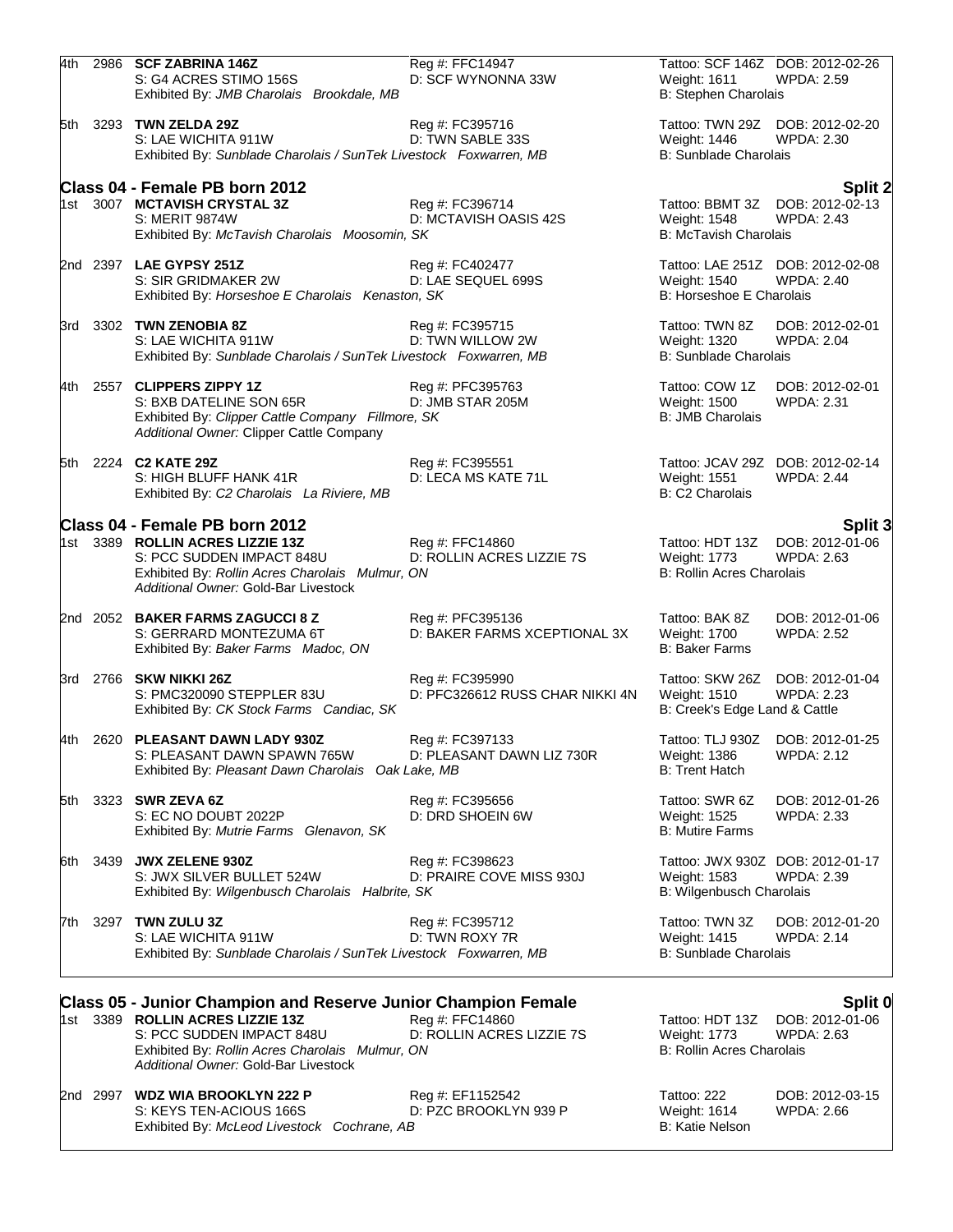|     |          | Class 06 Female PB (with 2013 tattooed calf) born in 2011                                                      |                                                                  |                                                   | Split 1                              |
|-----|----------|----------------------------------------------------------------------------------------------------------------|------------------------------------------------------------------|---------------------------------------------------|--------------------------------------|
|     | 1st 3104 | <b>WOOD RIVER PRINCESS 13Y</b><br>S: WOOD RIVER COUNTRY BOY 54W<br>Calf at Side: CRG BIG PAPPA 9A              | Reg #: FC390129<br>D: WOOD RIVER PRINCESS 28N<br>Reg #: MC350899 | Tattoo: HMG 13Y<br>Weight: 1725<br>Tattoo: CRG 9A | DOB: 2011-01-17<br>DOB: 2013-01-08   |
|     |          | S: PMC327387 CSS SIR GRIDMAKER<br>2W                                                                           | Sex: M                                                           | <b>Weight: 1174</b>                               | WPDA: 0.00                           |
|     |          | Exhibited By: Oattes Cattle Cobden, ON                                                                         |                                                                  | <b>B: Wood River Charolais</b>                    |                                      |
|     | 2nd 2990 | <b>JMB MS DATELINE 114Y</b><br>S: BXB DATELINE 65R                                                             | Reg #: PFC389132<br>D: JMB MS OAKRIDGE 849U                      | Tattoo: JMB 114Y<br>Weight: 1510                  | DOB: 2011-01-20                      |
|     |          | Calf at Side: JMB GRIDLINE 310A<br>S: CSS SIR GRIDMAKER 2W                                                     | Reg #: MC351825<br>Sex: M                                        | Tattoo: JMB 310A<br>Weight: 1090                  | DOB: 2013-02-01<br><b>WPDA: 0.00</b> |
|     |          | Exhibited By: JMB Charolais Brookdale, MB<br>Additional Owner: Fun Bus Syndicate                               |                                                                  | <b>B: JMB Charolais</b>                           |                                      |
|     | 3rd 3011 | <b>MCTAVISH OPAL 64Y</b><br>S: MERIT 9874W                                                                     | Reg #: FC389856<br>D: MCTAVISH GENUINE 4S                        | Tattoo: BBMT 64Y<br>Weight: 1676                  | DOB: 2011-01-25                      |
|     |          | Calf at Side: MCTAVISH ELEMENT 70A Reg #: FC402341                                                             |                                                                  | Tattoo: BBMT 70A                                  | DOB: 2013-01-16                      |
|     |          | S: MERIT ROUNDUP 9508W<br>Exhibited By: McTavish Charolais Moosomin, SK                                        | Sex: F                                                           | Weight: 980<br><b>B: McTavish Charolais</b>       | WPDA: 0.00                           |
|     |          | Additional Owner: BO-JAN Enterprises, Sylvania, SK                                                             |                                                                  |                                                   |                                      |
| 4th | 2647     | <b>HICKS RAINING BULLETS 2Y</b><br>S: HICKS REVOLVER 14R                                                       | Reg #: PFC389005<br>D: STAUFFERS FORECAST 10P                    | Tattoo: HCKS 2Y<br>Weight: 1746                   | DOB: 2011-01-05                      |
|     |          | Calf at Side: HICKS HOLLOW POINT<br>24A                                                                        | Reg #: PFC402271                                                 | Tattoo: HCKS 24A                                  | DOB: 2013-01-31                      |
|     |          | S: KCM TRIBULATION 937W<br>Exhibited By: Hicks Charolais Arthur, ON                                            | Sex: F                                                           | Weight: 781<br>B: Hicks Charolais                 | <b>WPDA: 0.00</b>                    |
|     |          | Class 07 Female PB (with 2013 tattooed calf) born in 2010 or earlier                                           |                                                                  |                                                   | Split 1                              |
|     | 1st 2975 | <b>MVY WYNONA 95W</b><br>S: PCC BALISTIK 441P                                                                  | Reg #: PFC377042<br>D: MVY NATALIE 66N                           | Tattoo: MVY 95W<br>Weight: 2006                   | DOB: 2009-03-11                      |
|     |          | Calf at Side: MVY SHOWCASE 8A<br>S: SVY EPIC PLD 127Y                                                          | Reg #: MC351770<br>Sex: M                                        | Tattoo: MVY 8A<br>Weight: 1265                    | DOB: 2013-01-09<br>WPDA: 0.00        |
|     |          | Exhibited By: McAvoy Charolais Arelee, SK                                                                      |                                                                  | B: McAvoy Charolais                               |                                      |
|     | 2nd 3187 | <b>ROSSO MS TAMARA 10T</b><br>S: LT EXCELL 2381 PLD ET                                                         | Reg #: FC368686<br>D: ROSSO MS PRINCESS 30R                      | Tattoo: ROS 10T<br>Weight: 1928                   | DOB: 2007-02-21                      |
|     |          | Calf at Side: ROSSO ENVY 72A                                                                                   | Reg #: MC351667                                                  | Tattoo: ROS 72A                                   | DOB: 2013-04-25                      |
|     |          | S: MERIT ROUNDUP 9508W<br>Exhibited By: Rosso Charolais Moose Jaw, SK                                          | Sex: M                                                           | Weight: 794<br><b>B: Rosso Charolais</b>          | WPDA: 0.00                           |
|     | 2978     | <b>OBG NANCY 028</b>                                                                                           | Reg #: F1133354                                                  | Tattoo:                                           | DOB: 2010-11-22                      |
|     |          | S: TR MR FIRE WATER 5792 RET<br>Calf at Side: CK EILEEN 212                                                    | D: OBG NANCY 6970<br>Reg #: F1165577                             | Weight: 0<br>Tattoo:                              | DOB: 2013-01-02                      |
|     |          | S: RCS DAYTONA 500 PLD<br>Exhibited By: McConathy, Keaton Angleton, TX                                         | Sex: F                                                           | Weight: 0<br><b>B: William W Jackson</b>          | WPDA: 0.00                           |
|     |          |                                                                                                                |                                                                  |                                                   |                                      |
|     | 1st 3104 | <b>Class 08 - Senior Champion and Reserve Senior Champion Female</b><br>Exhibited By: Oattes Cattle Cobden, ON |                                                                  | <b>B: Wood River Charolais</b>                    | Split 0                              |
|     |          | <b>CRG BIG PAPPA 9A</b>                                                                                        | Reg #: MC350899                                                  | Tattoo: CRG 9A                                    | DOB: 2013-01-08                      |
|     |          | S: PMC327387 CSS SIR GRIDMAKER<br>2W                                                                           | D: WOOD RIVER PRINCESS 13Y                                       | Weight: 1174                                      | <b>WPDA: 3.84</b>                    |
|     |          | <b>WOOD RIVER PRINCESS 13Y</b><br>S: WOOD RIVER COUNTRY BOY 54W                                                | Reg #: FC390129<br>D: WOOD RIVER PRINCESS 28N                    | Tattoo: HMG 13Y<br>Weight: 1725                   | DOB: 2011-01-17<br>WPDA: 1.68        |
|     |          |                                                                                                                |                                                                  |                                                   |                                      |
|     | 2nd 2990 | Exhibited By: JMB Charolais Brookdale, MB<br><b>JMB GRIDLINE 310A</b>                                          | Reg #: MC351825                                                  | <b>B: JMB Charolais</b><br>Tattoo: JMB 310A       | DOB: 2013-02-01                      |
|     |          | S: CSS SIR GRIDMAKER 2W<br>Additional Owner: Fun Bus Syndicate                                                 | D: JMB MS DATELINE 114Y                                          | Weight: 1090                                      | <b>WPDA: 3.87</b>                    |
|     |          | <b>JMB MS DATELINE 114Y</b>                                                                                    | Reg #: PFC389132                                                 | Tattoo: JMB 114Y                                  | DOB: 2011-01-20                      |
|     |          | S: BXB DATELINE 65R<br>Additional Owner: Fun Bus Syndicate                                                     | D: JMB MS OAKRIDGE 849U                                          | Weight: 1510                                      | <b>WPDA: 1.47</b>                    |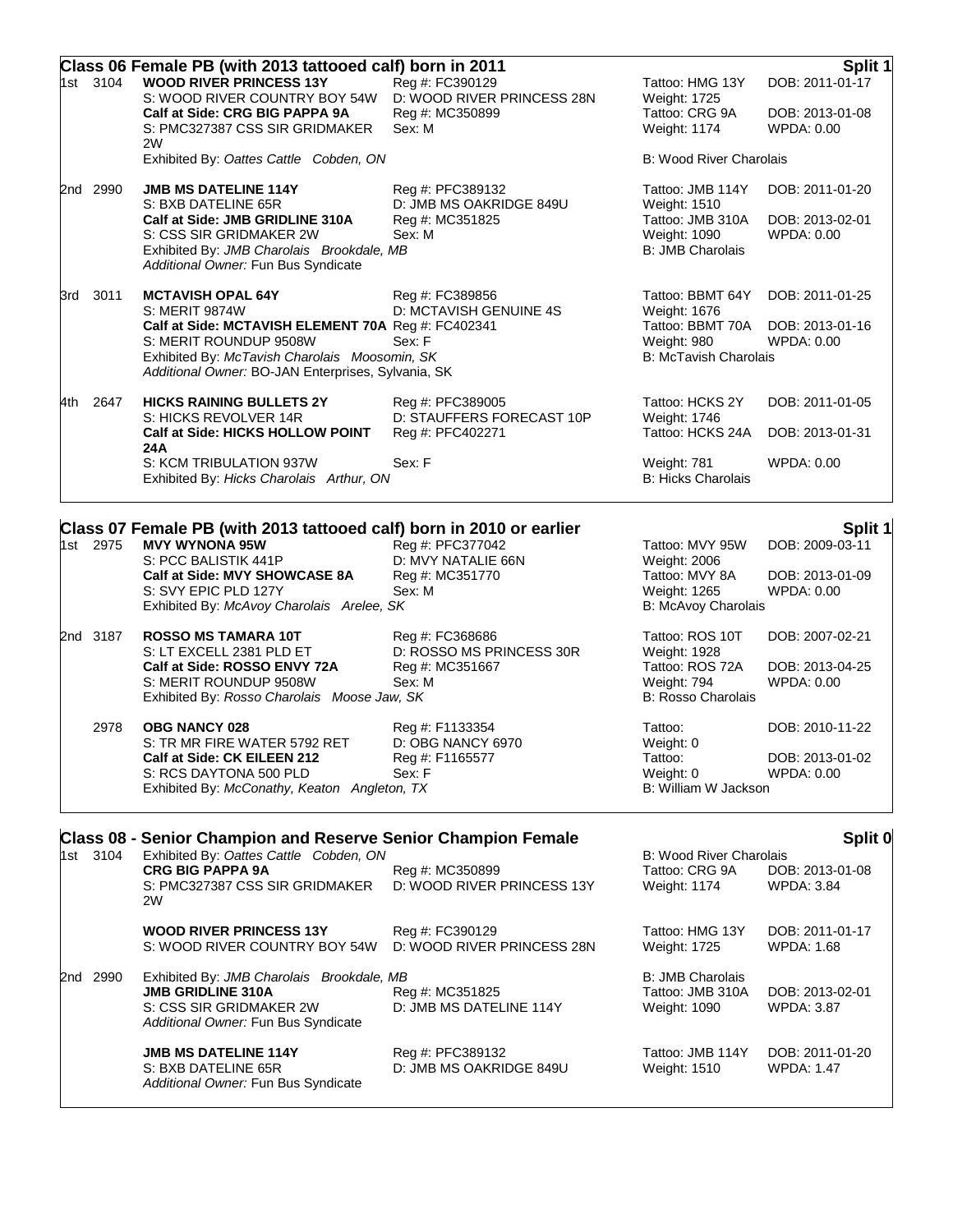|          |          | <b>Class 09 - Grand Champion and Reserve Grand Champion Female</b>                                                     |                                                 | Split 0                                                       |                                                       |  |
|----------|----------|------------------------------------------------------------------------------------------------------------------------|-------------------------------------------------|---------------------------------------------------------------|-------------------------------------------------------|--|
| 1st 3104 |          | Exhibited By: Oattes Cattle Cobden, ON<br><b>CRG BIG PAPPA 9A</b>                                                      | Reg #: MC350899                                 | <b>B: Wood River Charolais</b><br>Tattoo: CRG 9A              | DOB: 2013-01-08                                       |  |
|          |          | S: PMC327387 CSS SIR GRIDMAKER<br>2W                                                                                   | D: WOOD RIVER PRINCESS 13Y                      | Weight: 1174                                                  | WPDA: 3.84                                            |  |
|          |          | <b>WOOD RIVER PRINCESS 13Y</b><br>S: WOOD RIVER COUNTRY BOY 54W                                                        | Reg #: FC390129<br>D: WOOD RIVER PRINCESS 28N   | Tattoo: HMG 13Y<br>Weight: 1725                               | DOB: 2011-01-17<br>WPDA: 1.68                         |  |
|          | 2nd 3389 | Exhibited By: Rollin Acres Charolais Mulmur, ON                                                                        |                                                 | <b>B: Rollin Acres Charolais</b>                              |                                                       |  |
|          |          | <b>ROLLIN ACRES LIZZIE 13Z</b><br>S: PCC SUDDEN IMPACT 848U<br>Additional Owner: Gold-Bar Livestock                    | Reg #: FFC14860<br>D: ROLLIN ACRES LIZZIE 7S    | Tattoo: HDT 13Z<br>Weight: 1773                               | DOB: 2012-01-06<br><b>WPDA: 2.63</b>                  |  |
|          |          |                                                                                                                        |                                                 |                                                               |                                                       |  |
|          |          | Class 10 - Bull PB born 2013<br>1st 2226 <b>C2 A-SERIES</b>                                                            | Reg #: MC351707                                 |                                                               | Split 1<br>Tattoo: JCAV 32A DOB: 2013-02-04           |  |
|          |          | S: SODER RHAPSODY 501X<br>Exhibited By: C2 Charolais La Riviere, MB                                                    | D: LECA MS IMAGE 76R                            | Weight: 1141<br>B: C2 Charolais                               | WPDA: 4.09                                            |  |
|          |          | 2nd 2622 PLEASANT DAWN CHISUM 216A<br>S: EATONS BIG BUD 10402P<br>Exhibited By: Pleasant Dawn Charolais Oak Lake, MB   | Reg #: MC350100<br>D: PLEASANT DAWN MAGGIE 316X | Weight: 1103<br><b>B: Tully Hatch</b>                         | Tattoo: RKJ 216A DOB: 2013-02-04<br>WPDA: 3.95        |  |
|          |          | 3rd 2406 LAE ARKANSAS 385A<br>S: WINN MAN'S SAGINAW 538X<br>Exhibited By: Horseshoe E Charolais Kenaston, SK           | Reg #: MC351794<br>D: LAE WESTERN NINA 32X      | Weight: 1000<br>B: Horseshoe E Charolais                      | Tattoo: LAE 385A DOB: 2013-02-21<br>WPDA: 3.82        |  |
|          | 4th 3441 | <b>JWX RADIOACTIVE 83A</b><br>S: TR MR FIREWATER 5792 RET<br>Exhibited By: Wilgenbusch Charolais Halbrite, SK          | Reg #: APPLIED<br>D: THOMAS MS IMPRESSIVE 0641  | Tattoo: JWX 83A<br>Weight: 978<br>B: Polzin Cattle Co.        | DOB: 2013-03-24<br><b>WPDA: 4.23</b>                  |  |
|          |          | 5th 3292 TWN APOLLO 30A<br>S: LAE WICHITA 911W<br>Exhibited By: Sunblade Charolais / SunTek Livestock Foxwarren, MB    | Reg #: APPLIED<br>D: TWN WILLOW 2W              | Weight: 1025<br><b>B: Sunblade Charolais</b>                  | Tattoo: TWN 30A DOB: 2013-02-06<br>WPDA: 3.70         |  |
|          |          | Class 10 - Bull PB born 2013                                                                                           |                                                 |                                                               | <b>Split 2</b>                                        |  |
|          |          | 1st 3442 JWX SKYFALL 813A<br>S: KCM ULTIMATE 144Y<br>Exhibited By: Wilgenbusch Charolais Halbrite, SK                  | Reg #: MC351760<br>D: JWX UV 613U               | Weight: 0<br>B: Wilgenbusch Charolais                         | Tattoo: JWX 813A DOB: 2013-01-26<br>WPDA: 0.00        |  |
|          |          | 2nd 2402 LAE AVALANCHE 327A<br>S: SPARROW'S LANDMARK 963W<br>Exhibited By: Horseshoe E Charolais Kenaston, SK          | Reg #: MC351793<br>D: LAE UPDATE 884U           | <b>Weight: 1114</b><br>B: Horseshoe E Charolais               | Tattoo: LAE 327A DOB: 2013-01-21<br><b>WPDA: 3.80</b> |  |
|          |          | 3rd 3006 <b>MCTAVISH AUTHENTIC 79A</b><br>S: PLEASANT DAWN MAGNUM 49Y<br>Exhibited By: McTavish Charolais Moosomin, SK | Reg #: MC351670<br>D: MCTAVISH DAWN 8X          | Weight: 1148<br><b>B: McTavish Charolais</b>                  | Tattoo: BBMT 79A DOB: 2013-01-21<br><b>WPDA: 3.92</b> |  |
| 4th l    |          | 2403 LAE AVENGER 350A<br>S: SPARROWS LANDMARK<br>Exhibited By: Horseshoe E Charolais Kenaston, SK                      | Reg #: MC352653<br>D: LAE SWEET THING 645S      | Weight: 1031<br>B: Horseshoe E Charolais                      | Tattoo: LAE 350A DOB: 2013-01-31<br>WPDA: 3.64        |  |
|          |          | 5th 2724 HC AFFINITY 361A<br>S: KCM ULTIMATE 144Y<br>Exhibited By: Hunter, Doug & Marianne, Michael, Jimmy Roblin, MB  | Reg #: APPLIED<br>D: HC ROXANNE 529R            | Tattoo: HC 361A<br>Weight: 1038<br><b>B: Hunter Charolais</b> | DOB: 2013-01-28<br><b>WPDA: 3.63</b>                  |  |
|          |          | Class 10 - Bull PB born 2013                                                                                           |                                                 |                                                               | Split 3                                               |  |
|          |          | 1st 3440 JWX MR. WONDERFUL 747A<br>S: LAE JUICE BOX 190Y<br>Exhibited By: Wilgenbusch Charolais Halbrite, SK           | Reg #: MC351763<br>D: JWX TITANIA 47T           | Weight: 1270<br>B: Wilgenbusch Charolais                      | Tattoo: JWX 747A DOB: 2013-01-19<br><b>WPDA: 4.31</b> |  |
|          |          | 2nd 2619 PLEASANT DAWN INC. 876A<br>S: PLEASANT DAWN MAX 70S<br>Exhibited By: Pleasant Dawn Charolais Oak Lake, MB     | Reg #: PMC350143<br>D: PLEASANT DAWN LADY 276S  | Tattoo: TLJ 876A<br>Weight: 1148<br><b>B: Trent Hatch</b>     | DOB: 2013-01-20<br>WPDA: 3.90                         |  |
|          |          | 3rd 3272 STEPPLER ORCH 103A<br>S: SPARROWS SEMINOLE 927W<br>Exhibited By: Steppler Farms Ltd. Miami, MB                | Reg #: PMC351705<br>D: STEPPLER MISS 253U       | Weight: 1146<br>B: Steppler Farms Ltd.                        | Tattoo: DSY 103A DOB: 2013-01-19<br>WPDA: 3.88        |  |
|          |          | 4th 3203 SVY UPROAR PLD 331A<br>S: SPARROWS ALCATRAZ                                                                   | Reg #: PEMC351847<br>D: SVY STARSTRUCK 559R     | Weight: 1152                                                  | Tattoo: SVY 331A DOB: 2013-01-20<br><b>WPDA: 3.92</b> |  |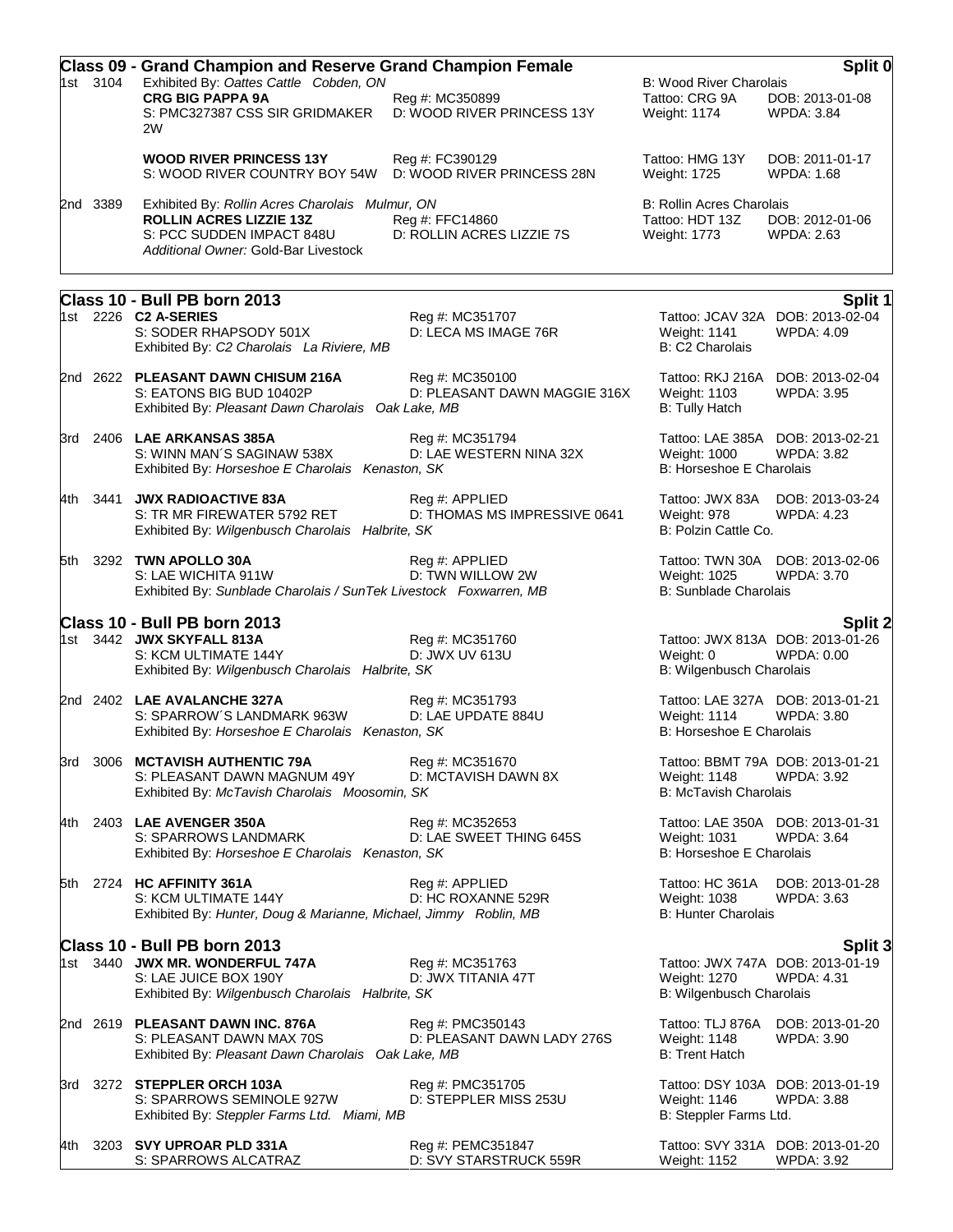|       | Exhibited By: Serhienko/Voegeli Cattle Co. Maymont, SK                                                                                    |                                                     | B: Serhienko/Voegeli Cattle Co.                                          |                                                                  |
|-------|-------------------------------------------------------------------------------------------------------------------------------------------|-----------------------------------------------------|--------------------------------------------------------------------------|------------------------------------------------------------------|
|       | 5th 2530 SWAN LAKE SPITFIRE 25A<br>S: TR MR FIRE WATER 5792<br>Exhibited By: Swan Lake Farms Ltd. Stoughton, SK                           | Reg #: MC351745<br>D: ACC FLIRTENFORCERTAIN 606S    | Tattoo: JVB 25A<br>Weight: 1058<br>B: Swan Lake Farms Ltd.               | DOB: 2013-01-20<br>WPDA: 3.60                                    |
|       | 6th 2623 PLEASANT DAWN INFUSION 413A<br>S: PLEASANT DAWN RIO 136X<br>Exhibited By: Pleasant Dawn Charolais Oak Lake, MB                   | Reg #: MC350392<br>D: PLEASANT DAWN MAGGIE 40Y      | Weight: 1098<br>B: Ashley Hatch                                          | Tattoo: ASH 413A DOB: 2013-01-20<br><b>WPDA: 3.73</b>            |
|       | Class 10 - Bull PB born 2013<br>1st 3208 SVY SKYFALL PLD 321A<br>S: CJC BIG SKY<br>Exhibited By: Serhienko/Voegeli Cattle Co. Maymont, SK | Reg #: PEMC351845<br>D: SVY FLIRTIN FOR CERTIN 413P | Weight: 1286<br>B: Serhienko/Voegeli Cattle Co.                          | Split 4<br>Tattoo: SVY 321A DOB: 2013-01-14<br><b>WPDA: 4.29</b> |
|       | 2nd 2621 PLEASANT DAWN TRACKER 15A<br>S: EATONS BIG BUD 10402P<br>Exhibited By: Pleasant Dawn Charolais Oak Lake, MB                      | Reg #: MC350059<br>D: PLEASANT DAWN DANIA 215X      | Tattoo: RKJ 15A<br>Weight: 1160<br><b>B: Tully Hatch</b>                 | DOB: 2013-01-17<br>WPDA: 3.91                                    |
|       | 3rd 3008 MCTAVISH SUPERNOVA 1A<br>S: PLEASANT DAWN MAGNUM 49Y<br>Exhibited By: McTavish Charolais Moosomin, SK                            | Reg #: MC351668<br>D: MCTAVISH SILVER SAGE 52R      | Tattoo: BBMT 1A<br>Weight: 1203<br><b>B: McTavish Charolais</b>          | DOB: 2013-01-12<br><b>WPDA: 3.98</b>                             |
|       | 4th 3327 SWR AEROSMITH 7A<br>S: MERIT ROUNDUP 9508W<br>Exhibited By: Mutrie Farms Glenavon, SK                                            | Reg #: MC352185<br>D: KCM KATIE 13X                 | Tattoo: SWR 7A<br>Weight: 1040<br><b>B: Mutrie Farms</b>                 | DOB: 2013-01-15<br><b>WPDA: 3.48</b>                             |
|       | 5th 2227 C2 ALAZAR 2A<br>S: CSS SIR GRIDMAKER 2W<br>Exhibited By: C2 Charolais La Riviere, MB                                             | Reg #: MC351654<br>D: WOOD RIVER HONEY 10Y          | Tattoo: JCAV 2A<br><b>Weight: 1048</b><br><b>B: Wood River Charolais</b> | DOB: 2013-01-12<br><b>WPDA: 3.47</b>                             |
|       | Class 10 - Bull PB born 2013                                                                                                              |                                                     |                                                                          | Split 5                                                          |
|       | 1st 3009 MCTAVIS GRANITE 104A<br><b>S: MERIT 9874W</b><br>Exhibited By: McTavish Charolais Moosomin, SK                                   | Reg #: MC351671<br>D: MCTAVIS MISS 28W              | Weight: 1165<br><b>B: McTavish Charolais</b>                             | Tattoo: BBMT 104ADOB: 2013-01-08<br><b>WPDA: 3.81</b>            |
|       | 2nd 2976 MVY TAYLOR MADE 14A<br>S: MERIT ROUNDUP 9508W<br>Exhibited By: McAvoy Charolais Arelee, SK                                       | Reg #: PMC351771<br>D: MVY SABRINA 30Y              | Tattoo: MVY 14A DOB: 2013-01-11<br>Weight: 1234<br>B: McAvoy Charolais   | <b>WPDA: 4.05</b>                                                |
|       | 3rd 2400 LAE AMARILLO SKY 309A<br><b>S: MERIT ROUNDUP</b><br>Exhibited By: Horseshoe E Charolais Kenaston, SK                             | Reg #: APPLIED<br>D: LAE GLOSSY GIRL 940W           | Weight: 1128<br>B: Horseshoe E Charolais                                 | Tattoo: LAE 309A DOB: 2013-01-11<br><b>WPDA: 3.72</b>            |
| 4th l | 3200 SVY BOSS PLD 320A<br>S: SVY BLIIZ<br>Exhibited By: Serhienko/Voegeli Cattle Co. Maymont, SK                                          | Reg #: PMC351839<br>D: SVY STARSTRUCK 711T          | Weight: 1296<br>B: Serhienko/Voegeli Cattle Co.                          | Tattoo: SVY 320A DOB: 2013-01-11<br><b>WPDA: 4.28</b>            |
| 5th l | 3275 STEPPLER PRINCE GEORGE 43A<br>S: SPARROWS SEMINOLE 927W<br>Exhibited By: Steppler Farms Ltd. Miami, MB                               | Reg #: PMC351432<br>D: LAE STANDOUT 135Y            | Tattoo: DSY 43A<br>Weight: 1073<br>B: Steppler Farms Ltd.                | DOB: 2013-01-11<br><b>WPDA: 3.54</b>                             |
| 6th   | 2506 G.BROS. APOLLO 357A                                                                                                                  | Reg #: MC351840                                     | Tattoo: RGCG                                                             | DOB: 2013-01-08                                                  |
|       | S: HBSF SPECIALIST 108U<br>Exhibited By: Gilliland Brothers Charolais Carievale, SK                                                       | D: GBROS KATRINA 185X                               | 357A<br>Weight: 1093<br><b>B: Ron Gilliland</b>                          | <b>WPDA: 3.57</b>                                                |
|       | 7th 3301 TWN AVIATOR 13A<br>S: LAE WICHITA 911W<br>Exhibited By: Sunblade Charolais / SunTek Livestock Foxwarren, MB                      | Reg #: APPLIED<br>D: TWN SABLE 33S                  | Tattoo: TWN 13A<br>Weight: 970<br><b>B: Sunblade Charolais</b>           | DOB: 2013-01-09<br><b>WPDA: 3.18</b>                             |
| 8th   | 3322 SWR AXEL 3A<br>S: KBK RALLY 24T<br>Exhibited By: Mutrie Farms Glenavon, SK                                                           | Reg #: MC351873<br>D: CLB 91P TWINBIRCH-LADY        | Tattoo: SWR 3A<br>Weight: 1004<br><b>B: Mutire Farms</b>                 | DOB: 2013-01-08<br>WPDA: 3.28                                    |
|       | Class 10 - Bull PB born 2013                                                                                                              |                                                     |                                                                          | Split 6                                                          |
|       | 1st 2505 G.BROS ALEJANDRO 346A                                                                                                            | Reg #: APPLIED                                      | Tattoo: RGCG<br>346A                                                     | DOB: 2013-01-01                                                  |
|       | S: G.BROS NAPOLEON 214X<br>Exhibited By: Gilliland Brothers Charolais Carievale, SK                                                       | D: G.BROS SERENA 186X                               | Weight: 1263<br><b>B: Ron Gilliland</b>                                  | <b>WPDA: 4.04</b>                                                |
|       | 2nd 3212 SVY PRIME STAR 314A                                                                                                              | Reg #: EMC351844                                    |                                                                          | Tattoo: SVY 314A DOB: 2013-01-07                                 |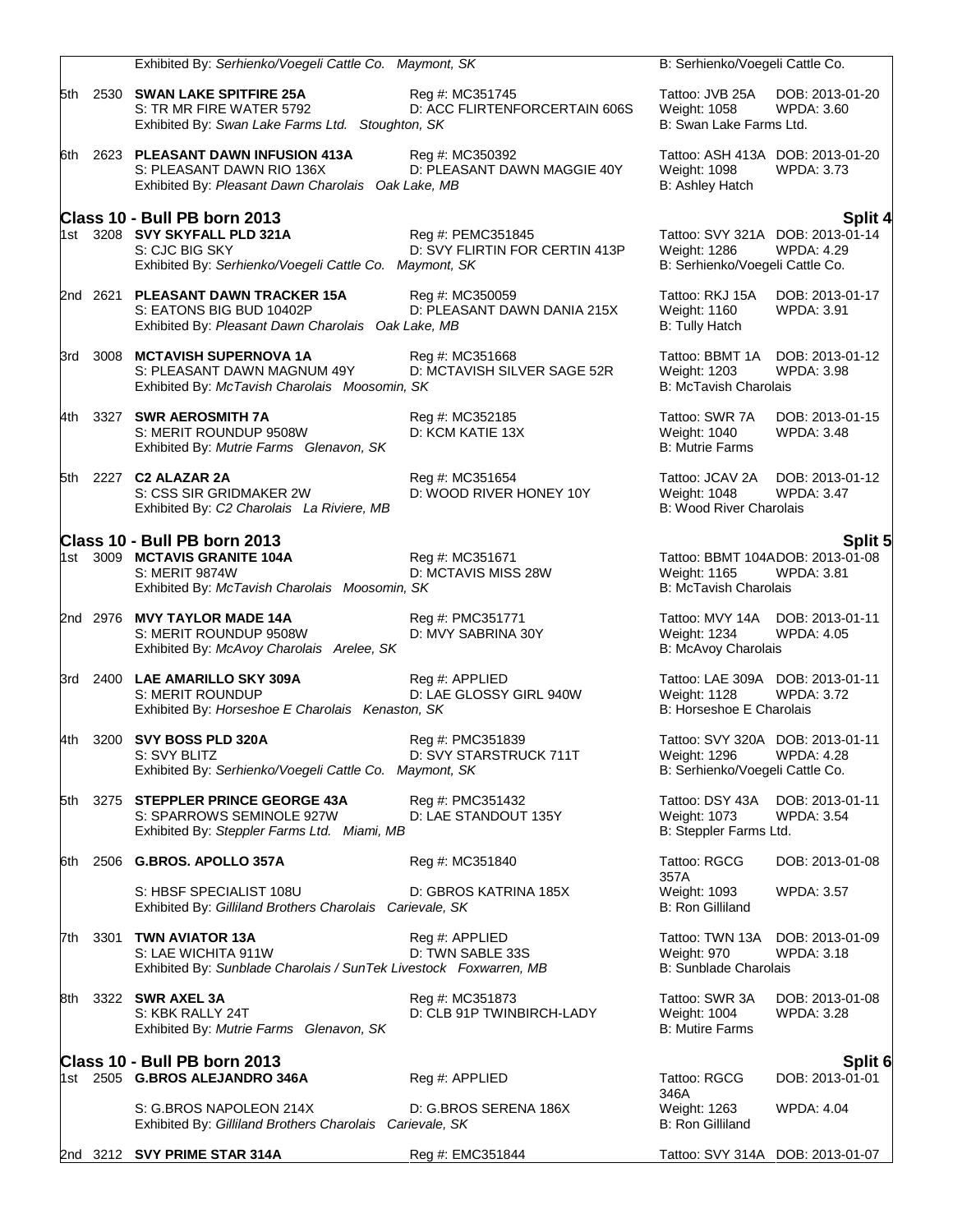|       |          | <b>Class 14 - Junior Champion and Reserve Junior Champion Bull</b>                                                                                                                     |                                                 |                                                                                  | Split 0                                                          |
|-------|----------|----------------------------------------------------------------------------------------------------------------------------------------------------------------------------------------|-------------------------------------------------|----------------------------------------------------------------------------------|------------------------------------------------------------------|
| 5th   |          | 3326 STEPPLER DILIGENCE 113Z<br>S: SPARROWS SEMINOLE 927W<br>Exhibited By: Mutrie Farms Glenavon, SK                                                                                   | Reg #: MC342935<br>D: STEPPLER MISS BOBBYU 163S | Tattoo: DSY 113Z DOB: 2012-01-21<br>Weight: 2026<br><b>B: Steppler Charolais</b> | <b>WPDA: 3.07</b>                                                |
| 4th   |          | 3388 ROLLIN ACRES TOP SHELF 4Z<br>S: PCFL ULTIMATE 14R<br>Exhibited By: Rollin Acres Charolais Mulmur, ON                                                                              | Reg #: FMC8717<br>D: PCFL AMETHYST 20U          | Tattoo: HDT 4Z<br>Weight: 2116<br>B: Rollin Acresm Charolais                     | DOB: 2012-01-02<br><b>WPDA: 3.12</b>                             |
| 3rd   | 2988     | <b>JMB DATELINE 206Z</b><br>S: BXB DATELINE 65R<br>Exhibited By: JMB Charolais Brookdale, MB                                                                                           | Reg #: PMC3038903<br>D: JMB SUNSINE 630S        | Weight: 2203<br><b>B: JMB Charolais</b>                                          | Tattoo: JMB 206Z DOB: 2012-02-07<br><b>WPDA: 3.43</b>            |
|       | 2nd 2648 | <b>HICKS ZEALANDER 44Z</b><br>S: HICKS REVOLVER 14R<br>Exhibited By: Hicks Charolais Arthur, ON                                                                                        | Reg #: PMC345982<br>D: HICKS WIDGET 27W         | Weight: 1885<br><b>B: Hicks Charolais</b>                                        | Tattoo: HCKS 44Z DOB: 2012-04-24<br><b>WPDA: 3.34</b>            |
|       |          | Class 13 - Bull PB born 2012<br>1st 3387 ROLLIN ACRES ZACH 38Z<br>S: PCFL WHISKEY-JACK 21T<br>Exhibited By: Rollin Acres Charolais Mulmur, ON<br>Additional Owner: Serhienko Cattle Co | Reg #: FMC8718<br>D: PCFL ATHENA 23U            | Tattoo: HDT 38Z<br><b>Weight: 1788</b><br><b>B: Rollin Acres Charolais</b>       | Split 1<br>DOB: 2012-04-04<br>WPDA: 3.06                         |
|       |          | S: G.BROS NAPOLEON 214X<br>Exhibited By: Gilliland Brothers Charolais Carievale, SK                                                                                                    | D: G.BROS SERENA 186X                           | Weight: 1263<br><b>B: Ron Gilliland</b>                                          | <b>WPDA: 4.04</b>                                                |
|       |          | 2nd 2505 G.BROS ALEJANDRO 346A                                                                                                                                                         | Reg #: APPLIED                                  | Tattoo: RGCG<br>346A                                                             | DOB: 2013-01-01                                                  |
| 1st l |          | <b>Class 12 - Senior Division Champion and Reserve Champion Futurity Bull</b><br>3009 MCTAVIS GRANITE 104A<br><b>S: MERIT 9874W</b><br>Exhibited By: McTavish Charolais Moosomin, SK   | Reg #: MC351671<br>D: MCTAVIS MISS 28W          | Weight: 1165<br><b>B: McTavish Charolais</b>                                     | Split 0<br>Tattoo: BBMT 104ADOB: 2013-01-08<br><b>WPDA: 3.81</b> |
|       |          | 2nd 2622 PLEASANT DAWN CHISUM 216A<br>S: EATONS BIG BUD 10402P<br>Exhibited By: Pleasant Dawn Charolais Oak Lake, MB                                                                   | Reg #: MC350100<br>D: PLEASANT DAWN MAGGIE 316X | <b>Weight: 1103</b><br><b>B: Tully Hatch</b>                                     | Tattoo: RKJ 216A DOB: 2013-02-04<br><b>WPDA: 3.95</b>            |
|       |          | Class 11 - Junior Division Champion and Reserve Champion Futurity Bull<br>1st 3440 JWX MR. WONDERFUL 747A<br>S: LAE JUICE BOX 190Y<br>Exhibited By: Wilgenbusch Charolais Halbrite, SK | Reg #: MC351763<br>D: JWX TITANIA 47T           | <b>Weight: 1270</b><br>B: Wilgenbusch Charolais                                  | Split 0<br>Tattoo: JWX 747A DOB: 2013-01-19<br><b>WPDA: 4.31</b> |
| 7th.  |          | 3298 TWN AMEGO 4A<br>S: MERIT ROUNDUP 9508W<br>Exhibited By: Sunblade Charolais / SunTek Livestock Foxwarren, MB                                                                       | Reg #: MC351838<br>D: TWN YASMIN 33Y            | Tattoo: TWN 4A<br>Weight: 972<br><b>B:</b> Sunblade Charolais                    | DOB: 2013-01-02<br><b>WPDA: 3.12</b>                             |
| 6th.  |          | 3444 JWX BUD LIGHT 816A<br>S: SRK SOLID 12U<br>Exhibited By: Wilgenbusch Charolais Halbrite, SK                                                                                        | Reg #: MC351762<br>D: JWX NOBLE BO-JAN 516U     | Weight: 1220<br>B: Wilgenbusch Charolais                                         | Tattoo: JWX 816A DOB: 2013-01-04<br>WPDA: 3.94                   |
|       |          | 5th 2646 HICKS POLLED REVOLT 4A<br>S: HICKS REVOLVER 14R<br>Exhibited By: Hicks Charolais Arthur, ON                                                                                   | Reg #: PMC351430<br>D: HICKS PIQUANT 20P        | Tattoo: HCKS 4A<br>Weight: 1165<br><b>B: Hicks Charolais</b>                     | DOB: 2013-01-04<br>WPDA: 3.76                                    |
| 4th l |          | 3209 SVY EMPIRE 313A<br>S: LANDMARK 963W<br>Exhibited By: Serhienko/Voegeli Cattle Co. Maymont, SK                                                                                     | Reg #: MC351789<br>D: SVY STARSTRUCK 754T       | Weight: 1231<br>B: Serhienko/Voegeli Cattle Co.                                  | Tattoo: SVY 313A DOB: 2013-01-02<br><b>WPDA: 3.95</b>            |
| 3rd   |          | 3276 STEPPLER INTUITION 4A<br>S: SPARROWS SEMINOLE 927W<br>Exhibited By: Steppler Farms Ltd. Miami, MB                                                                                 | Reg #: PMC351704<br>D: STEPPLER MISS 104W       | Tattoo: DSY 4A<br>Weight: 1260<br>B: Steppler Farms Ltd.                         | DOB: 2013-01-03<br><b>WPDA: 4.05</b>                             |
|       |          | S: LANDMARK 963W<br>Exhibited By: Serhienko/Voegeli Cattle Co. Maymont, SK                                                                                                             | D: SVY STARSTRUCK 559R                          | <b>Weight: 1178</b><br>B: Serhienko/Voegeli Cattle Co.                           | <b>WPDA: 3.84</b>                                                |

1st 3387 **ROLLIN ACRES ZACH 38Z** Reg #: FMC8718 Tattoo: HDT 38Z DOB: 2012-04-04 S: PCFL WHISKEY-JACK 21T D: PCFL ATHENA 23U Weight: 1788 WPDA: 3.06 Exhibited By: *Rollin Acres Charolais Mulmur, ON* B: Rollin Acres Charolais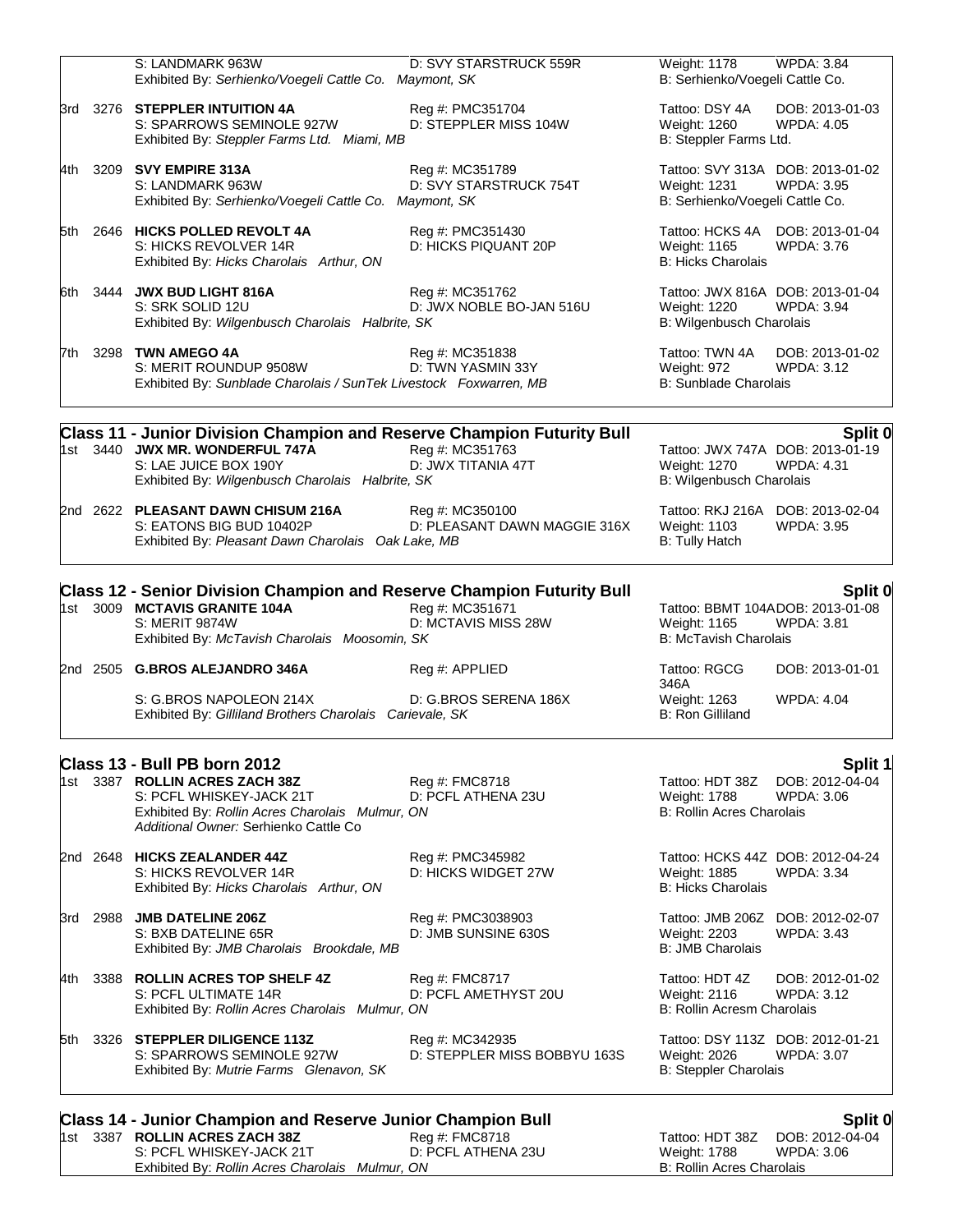|       | 1st 2987 | Class 19 - Breeder's Herd<br>Breeder's Herd                                                                                                                                                                           |                                          |                                                                                      | Split 1                                         |
|-------|----------|-----------------------------------------------------------------------------------------------------------------------------------------------------------------------------------------------------------------------|------------------------------------------|--------------------------------------------------------------------------------------|-------------------------------------------------|
|       | 3207     | <b>Produce of Dam</b><br>Exhibited By: Serhienko/Voegeli Cattle Co. Maymont, SK                                                                                                                                       |                                          |                                                                                      |                                                 |
|       | 3211     | <b>Produce of Dam</b><br>Exhibited By: Serhienko/Voegeli Cattle Co. Maymont, SK                                                                                                                                       |                                          |                                                                                      |                                                 |
|       | 2951     | <b>Produce of Dam</b><br>Exhibited By: Marquess, Leigh Gem, AB                                                                                                                                                        |                                          |                                                                                      |                                                 |
|       | 2651     | <b>Produce of Dam</b><br>Exhibited By: Hicks Charolais Arthur, ON                                                                                                                                                     |                                          |                                                                                      |                                                 |
|       | 1st 3305 | <b>Class 18 - Produce-of-Dam</b><br><b>Produce of Dam</b><br>Exhibited By: Sunblade Charolais / SunTek Livestock Foxwarren, MB                                                                                        |                                          |                                                                                      | Split 1                                         |
|       |          | 2nd 2644 HICKS INDIANA JONES 7Y<br>S: HICKS REVOLVER 14R<br>Exhibited By: Hicks Charolais Arthur, ON                                                                                                                  | Reg #: PMC338513<br>D: HICKS VENUS 16U   | Tattoo: HCKS 7Y<br>Weight: 2608<br><b>B: Hicks Charolais</b>                         | DOB: 2011-01-03<br><b>WPDA: 2.50</b>            |
|       |          | <b>Class 17 - Grand Champion and Reserve Grand Champion Bull</b><br>1st 2996 CML ENCORE 4Y<br>S: SPARROWS SANCEZ 715T<br>Exhibited By: McLeod Livestock Cochrane, AB<br>Additional Owner: Silver Spur Land & Cattle   | Reg #: PMC 339109<br>D: CML PLD WILMA 3S | Tattoo: CML 4Y<br>Weight: 2532<br><b>B: McLeod Livestock</b>                         | Split 0<br>DOB: 2011-02-05<br><b>WPDA: 2.50</b> |
|       |          | 2nd 2644 HICKS INDIANA JONES 7Y<br>S: HICKS REVOLVER 14R<br>Exhibited By: Hicks Charolais Arthur, ON                                                                                                                  | Reg #: PMC338513<br>D: HICKS VENUS 16U   | Tattoo: HCKS 7Y<br>Weight: 2608<br><b>B: Hicks Charolais</b>                         | DOB: 2011-01-03<br><b>WPDA: 2.50</b>            |
|       |          | <b>Class 16 - Senior Champion and Reserve Senior Champion Bull</b><br>1st 2996 CML ENCORE 4Y<br>S: SPARROWS SANCEZ 715T<br>Exhibited By: McLeod Livestock Cochrane, AB<br>Additional Owner: Silver Spur Land & Cattle | Reg #: PMC 339109<br>D: CML PLD WILMA 3S | Tattoo: CML 4Y<br>Weight: 2532<br><b>B: McLeod Livestock</b>                         | Split 0<br>DOB: 2011-02-05<br><b>WPDA: 2.50</b> |
| 4th l |          | 2652 HICKS PRINCE 13Y<br>S: HICKS REVOLVER 14R<br>Exhibited By: Hicks Charolais Arthur, ON                                                                                                                            | Reg #: PMC338518<br>D: WESC REGAL LADY   | Tattoo: HCKS 13Y DOB: 2011-04-02<br>Weight: 2360<br><b>B: Hicks Charolais</b>        | <b>WPDA: 2.48</b>                               |
|       |          | 3rd 2719 KCM ULTIMATE 144Y<br>S: HTA SENATOR 8130U<br>Exhibited By: Hunter, Doug & Marianne, Michael, Jimmy Roblin, MB<br>Additional Owner: Wilgenbush Charolais                                                      | Reg #: PMC342741<br>D: KCM ECSTATIC 312N | Tattoo: KCM 144Y DOB: 2011-01-27<br>Weight: 2512<br>B: Perrot-Martin Charolais       | <b>WPDA: 2.47</b>                               |
|       |          | 2nd 2644 HICKS INDIANA JONES 7Y<br>S: HICKS REVOLVER 14R<br>Exhibited By: Hicks Charolais Arthur, ON                                                                                                                  | Reg #: PMC338513<br>D: HICKS VENUS 16U   | Tattoo: HCKS 7Y<br>Weight: 2608<br><b>B: Hicks Charolais</b>                         | DOB: 2011-01-03<br><b>WPDA: 2.50</b>            |
|       |          | Class 15 - Bull PB born 2011<br>1st 2996 CML ENCORE 4Y<br>S: SPARROWS SANCEZ 715T<br>Exhibited By: McLeod Livestock Cochrane, AB<br>Additional Owner: Silver Spur Land & Cattle                                       | Reg #: PMC 339109<br>D: CML PLD WILMA 3S | Tattoo: CML 4Y<br>Weight: 2532<br><b>B: McLeod Livestock</b>                         | Split 1<br>DOB: 2011-02-05<br><b>WPDA: 2.50</b> |
|       |          | 2nd 2648 HICKS ZEALANDER 44Z<br>S: HICKS REVOLVER 14R<br>Exhibited By: Hicks Charolais Arthur, ON                                                                                                                     | Reg #: PMC345982<br>D: HICKS WIDGET 27W  | Tattoo: HCKS 44Z DOB: 2012-04-24<br><b>Weight: 1885</b><br><b>B: Hicks Charolais</b> | <b>WPDA: 3.34</b>                               |
|       |          | Additional Owner: Serhienko Cattle Co                                                                                                                                                                                 |                                          |                                                                                      |                                                 |

Exhibited By: *JMB Charolais Brookdale, MB*